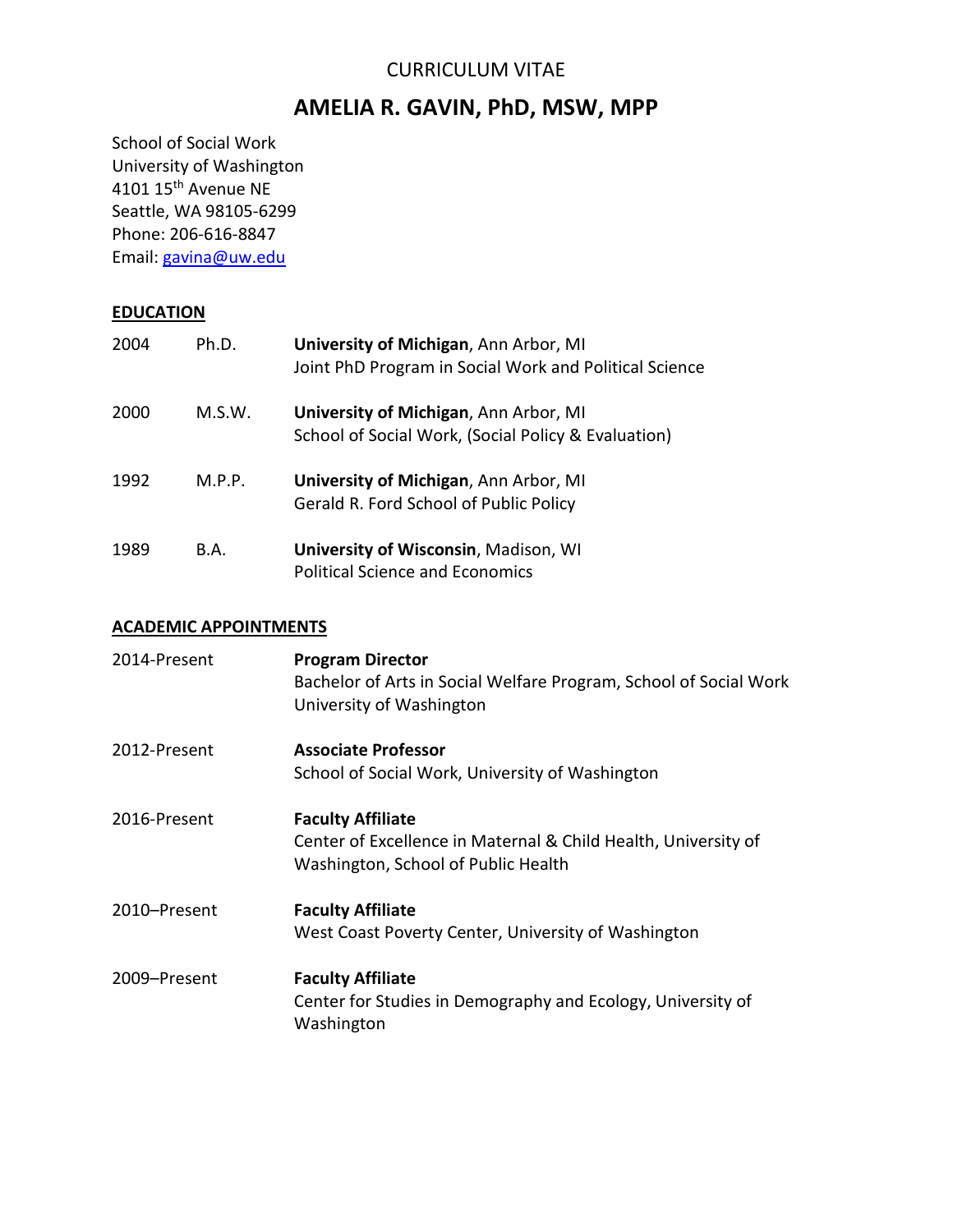## **ACADEMIC APPOINTMENTS**

| 2005-2011 | <b>Assistant Professor</b>                      |
|-----------|-------------------------------------------------|
|           | School of Social Work, University of Washington |
|           |                                                 |

2004–2005 **Acting Assistant Professor** School of Social Work, University of Washington

#### **FUNDED RESEARCH GRANTS AND AWARDS**

| 2017-2018 | Co-Investigator<br>Behavioral Health Workforce Development<br>Population Health Initiative<br>University of Washington [\$125,138, direct costs]                                                                                                                                             |
|-----------|----------------------------------------------------------------------------------------------------------------------------------------------------------------------------------------------------------------------------------------------------------------------------------------------|
| 2013-2014 | <b>Co-Principal Investigator</b><br>Intergenerational Adversity and Epigenetic Markers of Cardiometabolic<br>Risk among Young Adult Women in the Jerusalem Perinatal Study<br>Global WACh Integrated Health Seed Grant Program<br>University of Washington [\$25,000, direct costs]          |
| 2010-2011 | <b>Principal Investigator</b><br>A Life-Course Multiple Determinants Model for Health Disparities in<br><b>Pregnancy Outcomes</b><br>Centers for Studies in Demography and Ecology<br>University of Washington [\$30,593, direct costs]                                                      |
| 2005-2011 | <b>Clinical Research Scholar</b><br>Depression and Anxiety in Pregnancy Study<br>Multidisciplinary Clinical Research Career Development Award<br>National Center for Research Resources and NIH Roadmap for Medical<br>Research [KL2 \$570,548, direct costs]                                |
| 2004-2005 | Co-Investigator<br>The Association between Socioeconomic Position and Major Depressive<br>Disorder among Asian Americans: National Latino and Asian American<br>Study, National Institute of Mental Health Research Supplements<br>Underrepresented Minorities [R01 \$105,695, direct costs] |
| 2003      | <b>Principal Investigator</b><br>Depressive Symptoms and Preterm Delivery in African American<br>Women: A Socioeconomic Position Life Course Perspective,<br>National Institute of Mental Health [R03 \$25,000, direct costs]                                                                |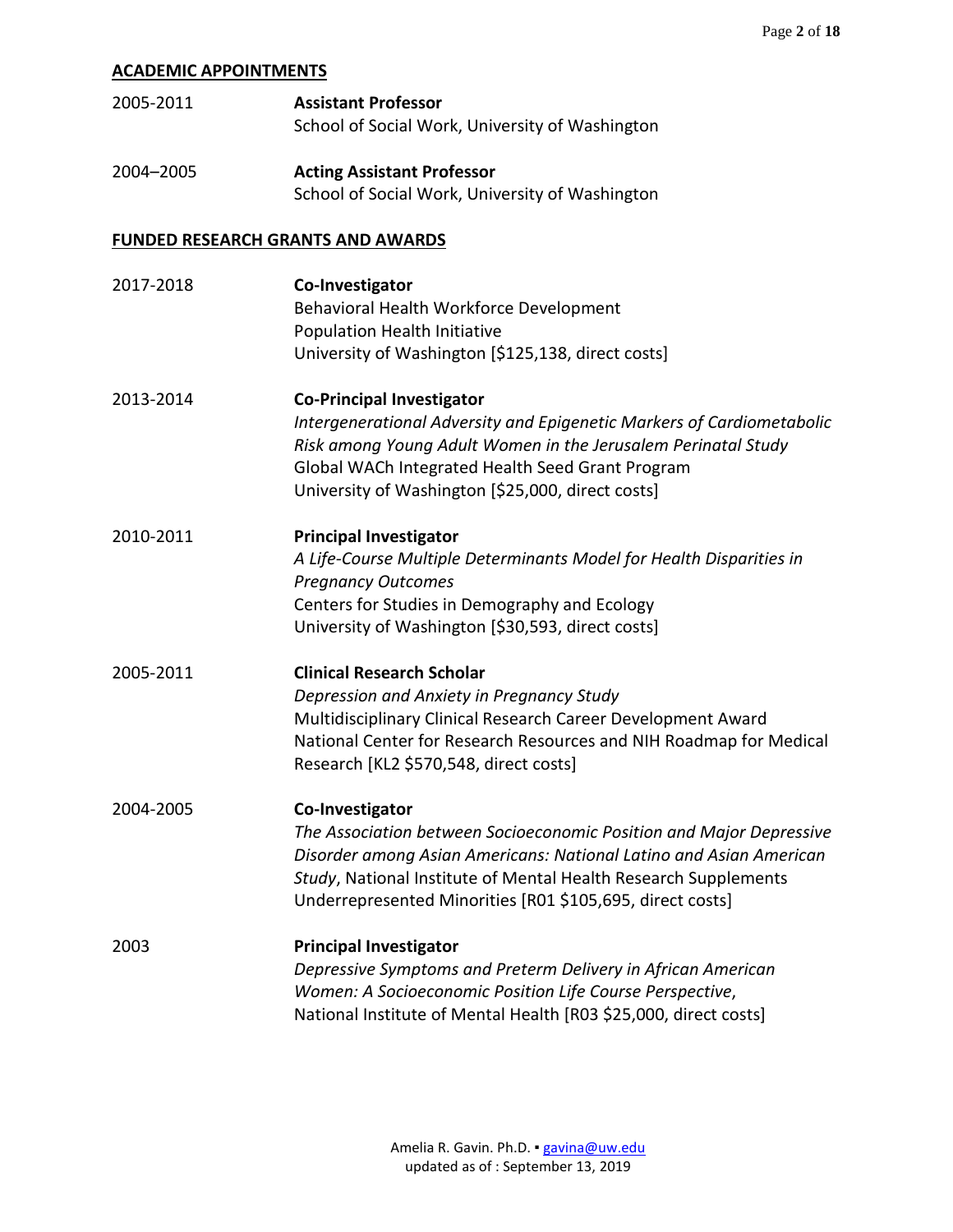\*Denotes current or former student and/or post-doctoral co-authors

- 1. \*Huang JY, Gariepy G, **Gavin AR**, Rowhani-Rahbar A, Siscovick DS, Enquobahrie DA. Maternal Education in Early Life and Risk of Metabolic Syndrome in Young Adult American Females and Males: Disentangling Life Course Processes through Causal Models. *Epidemiology* (in press).
- 2. Doyle J\*, Onyewuenyi AC, **Gavin AR**. Development of a Double Consciousness Scale. *Social Problems* (under review).
- 3. \*Kannan N, Cripe SM, **Gavin AR**, Hutchinson K, Schiff M. Stressful Life Events in Pregnancy and Postpartum Depressive Symptoms among Women in Washington State. *Maternal and Child Health Journal* (under review).
- 4. Doyle J\*, **Gavin AR**. Maternal-Prenatal Stress and Hypertensive Conditions as Risk Factors for Adverse Birth Outcomes among Black and White Infants. *Women's Health Issues* (under review).
- 5. \*Tabb K, **Gavin AR**, Meline B, Huang H, Malinga T, Chan Y-F, Cury AF. Prevalence of Antenatal Suicidal Ideation among Racially and Ethnically Diverse WIC Enrolled Women Receiving Care in a Midwestern Public Health Clinic. *Journal of Affective Disorders* 2019; 256: 278-281.
- 6. Tabb K\*, **Gavin AR**, Smith DC, Huang H. Self-Rated Health among Multiracial Young Adults in the United States: Findings from the Add Health Study. *Ethnicity and Health* 2019; 24(5): 495-511.
- 7. **Gavin AR**, Grote N, Conner K, Fentress T\*. Racial Discrimination and Preterm Birth among African American Women: The Important Role of Posttraumatic Stress Disorder. *Journal of Health Disparities Research and Practice 2018; 11: e1-e19*.
- 8. **Gavin AR**, Jones T\*, Kosterman R, Lee JO, Cambron C, Epstein M, Hill K, Hawkins JD. Racial Differences in Mechanisms Linking Childhood SES with Growth in Adult Body Mass Index: The Role of Adolescent Risk and Educational Attainment. *Journal of Adolescent Health* 2018; 63(4): 474-481.
- 9. Ncube CN\*, **Gavin AR**, Williams MA, Qiu C, Sorensen TK, Enquobahrie DA. Sex-specific Associations of Maternal Birthweight with Offspring Birthweight in the Omega Study. *Annals of Epidemiology* 2017; 27(5):308-314.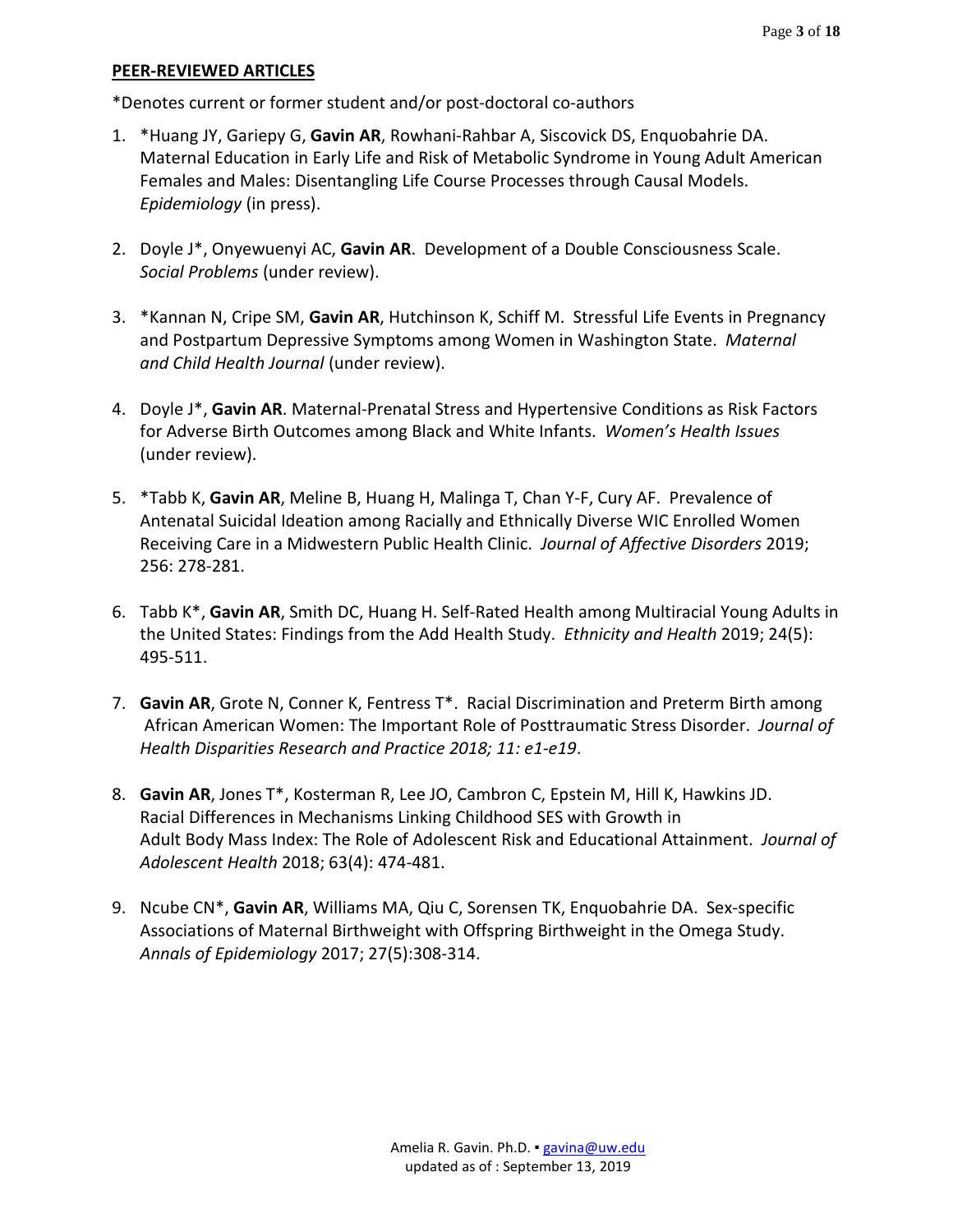\* Denotes current or former student and/or post-doctoral co-authors

- 10. Ncube C\*, Enquobahrie DA, **Gavin AR**. Racial Differences in the Association Between Maternal Antenatal Depression and Preterm Birth Risk: A Prospective Cohort Study. *Journal of Women's Health* 2017; 26(12): 1312-1318.
- 11. **Gavin AR**, Morris J\*. The Association between Maternal Early Life Forced Sexual Intercourse and Offspring Birth Weight: The Role of Socioeconomic Status. *Journal of Women's Health* 2017; 26(5):442-449.
- 12. Huang JY\*, **Gavin AR**, Richardson TS, Rowhani-Rahbar A, Siscovick DS, Hochner H, Friedlander Y, Enquobahrie DA. Accounting for Life-Course Exposures in Epigenetic Biomarker Association Studies: Early Life Socioeconomic Position, Candidate Gene DNA Methylation, and Adult Cardiometabolic Risk. *American Journal of Epidemiology* 2016; 184(7):520-531. *Selected as one of the 2016 Articles of the Year.*
- 13. Huang JY\*, **Gavin AR**, Richardson TS, Rowhani-Rahbar A, Siscovick DS, Enquobahrie DA. Huang et al. Respond to Multigenerational Social Determinants. *American Journal of Epidemiology* 2015; 182(7): 583-584.
- 14. Huang JY\*, **Gavin AR**, Richardson TS, Rowhani-Rahbar A, Siscovick DS, Enquobahrie DA. Are Early-Life Socioeconomic Conditions Directly Related to Birth Outcome? Grandmaternal Education, Grandchild Birth Weight, and Associated Bias Analyses. *American Journal of Epidemiology* 2015; 182(7): 568-578.
- 15. Katon W, Russo J, **Gavin AR**. Predictors of Post-Partum Depression. *Journal of Women's Health* 2014; 23(9):753-759.
- 16. Tabb KM\*, **Gavin AR**, Guo Y\*, Huang H, Debiec K, Katon W. Views and Experiences of Suicide Ideation during Pregnancy and the Postpartum: Findings from Interviews with Maternal Care Clinic Patients. *Women & Health* 2013; 53(5):519-535.
- 17. **Gavin AR**, Nurius P, Logan-Greene P\*. Mediators of Adverse Birth Outcomes among Socially Disadvantaged Women. *Journal of Women's Health* 2012; 21(6):634-642.
- 18. **Gavin AR,** Thompson E, Rue T, Guo Y\*. Maternal Early Life Risk Factors for Offspring Birth Weight: Findings from the Add Health Study. *Prevention Science* 2012; 13(2):162-172.
- 19. Katon WJ, Russo J, Melville J, **Gavin A**, Katon J. Depression in Pregnancy is Associated with Pre-existing but not Pregnancy-induced Hypertension. *General Hospital Psychiatry*  2012; 34(1):9-16.
- 20. **Gavin AR**, Lindhorst T, Lohr M. The Prevalence and Correlates of Depressive Symptoms Among Adolescent Mothers: Results from a 17-Year Longitudinal Study. *Women & Health* 2011; 51:525-545.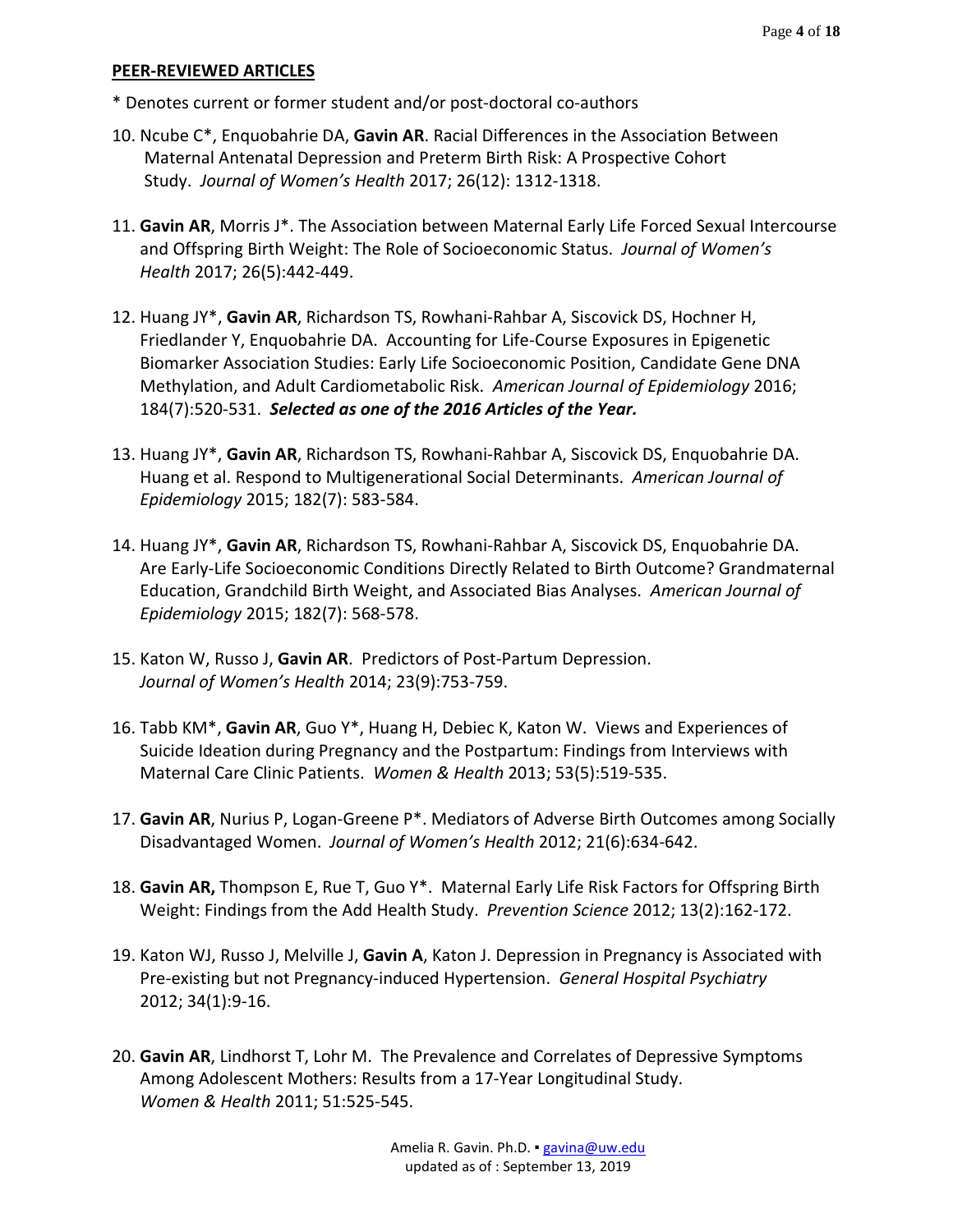\* Denotes current or former student and/or post-doctoral co-authors

- 21. Katon J, Russo J, **Gavin AR**, Melville JL, Katon W. Diabetes and Depression in Pregnancy: Is there an Association? *Journal of Women's Health* 2011; 20(7):983-989.
- 22. **Gavin AR**, Hill KG, \*Maas C, Hawkins DJ. The Role of Maternal Early Life and Later Life Risk Factors on Offspring Low Birth Weight: Findings from a Three-Generational Study. *Journal of Adolescent Health* 2011; 49(2):166-171.
- 23. **Gavin AR**, Melville JL, Rue T, \*Dina KT, \*Guo Y, Katon W. Racial Differences in the Prevalence of Antenatal Depression. *General Hospital Psychiatry* 2011; 33(2): 87-93.
- 24. **Gavin AR**,\*Dina KT, Melville JL,\*Guo Y, Katon W. Prevalence and Correlates of Suicide Ideation during Pregnancy. *Archives of Women's Mental Health* 2011; 14(3):239-246.
- 25. **Gavin AR**, Simon G, Ludman Y. The Association Between Obesity, Depression, and Educational Attainment in women. The Mediating Role of Body Image Dissatisfaction. *Journal of Psychosomatic Research* 2010; 69:573-581*.*
- 26. Melville JL, **Gavin AR**, \*Guo Y, Katon W. Depressive Disorders during Pregnancy: Prevalence and Risk Factors in a Large, Urban Sample. *Obstetrics and Gynecology* 2010; 116:1064-1070.

27. Grote N, Bridge J, **Gavin AR**, Melville J, Iyengar S, Katon W. A Meta-Analysis of Depression During Pregnancy and the risk of Preterm Birth, Low Birthweight, and Intrauterine Growth Restriction. *Archives of General Psychiatry* 2010; 67(10):1012-1024.

- 28. **Gavin AR,** Rue T, Takeuchi D. Racial/Ethnic Differences in the Association between Obesity Major Depressive Disorder: and Findings from the Comprehensive Psychiatric Epidemiology Survey. *Public Health Reports* 2010; 125(5):698-708.
- 29. Kelley M, Rubens CE, GAPPS Review Group. Global Report on Preterm Birth and Stillbirth (6 of 7): Ethical Considerations. BMC Pregnancy Childbirth 2010; 10(Supplemental 1): S6.
- 30. **Gavin AR,** \*Walton E, Chae DH, Alegria M, Jackson JS, Takeuchi D. The Associations between Socio-economic Status and Major Depressive Disorder among Blacks, Latinos, Asians, and Non-Hispanic Whites: Findings from the Collaborative Psychiatric Epidemiology Studies. *Psychological Medicine* 2010; 40(1): 51-61.
- 31. \*Madden Woods SM, Melville JL,\*Guo Y, Fan M-Y, **Gavin AR**. Psychosocial Stress during Pregnancy. *American Journal of Obstetrics and Gynecology* 2010; 202(1):61.e1.
- 32. **Gavin AR**, Chae DH, Takeuchi D. Association between Family Structure in Childhood and Lifetime Depressive Disorder in Adulthood among a Nationally Representative Sample of African Americans and Caribbean Blacks. *General Hospital Psychiatry* 2009; 31(5):484- 493.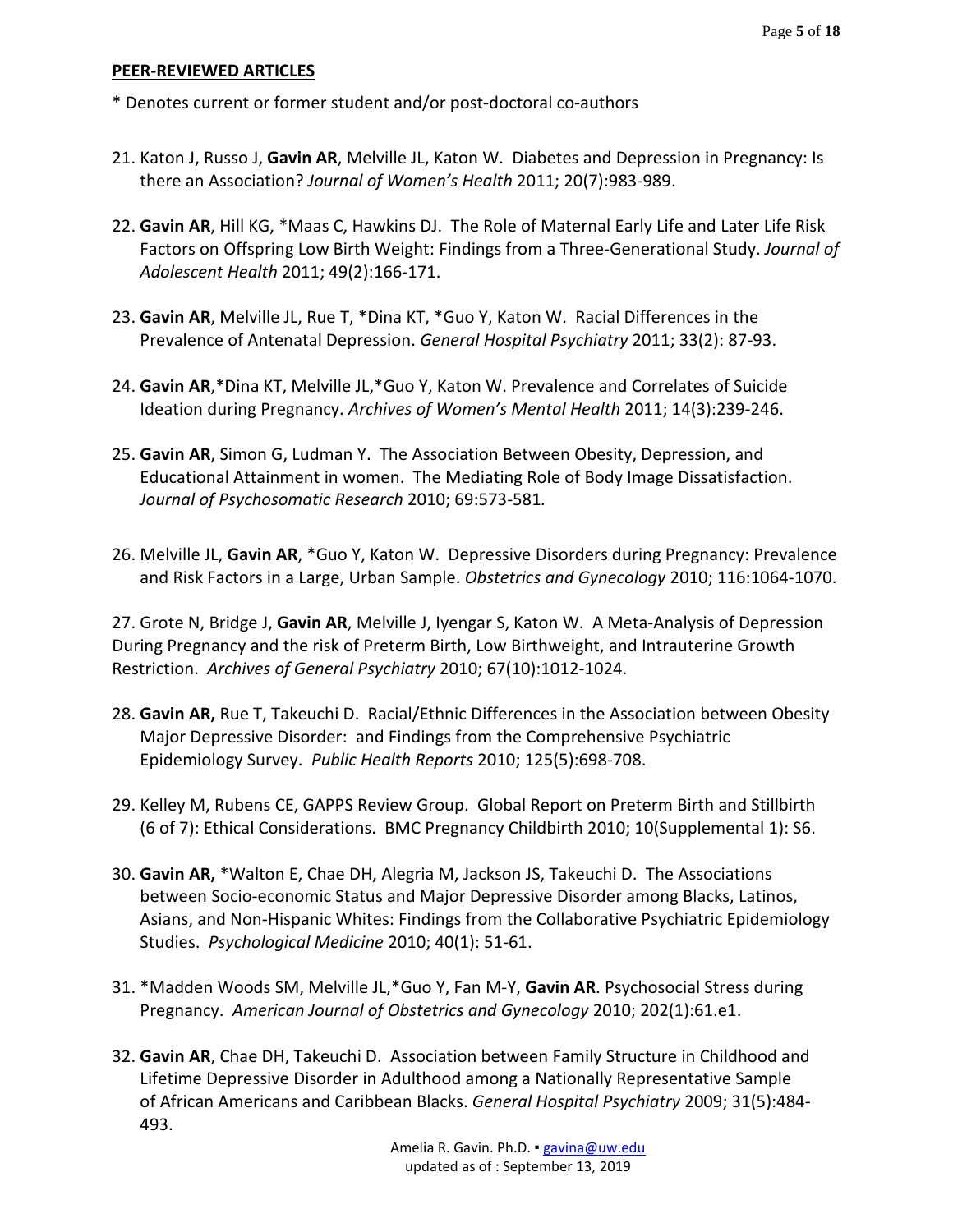- \* Denotes current or former student and/or post-doctoral co-authors
- 33. **Gavin AR**, Holzman C, Siefert K, Yian T. Maternal Depressive Symptoms, Depression, and Psychiatric Medication Use in Relation to Risk of Preterm Delivery. *Women's Health Issues* 2009; 19(5):325-334.
- 34. **Gavin AR,** Chae D, Mustillo S, Kiefe C. Prepregnancy Depressive Symptoms and Preterm Birth in Black and White Women: Findings from the CARDIA Study. *Journal of Women's Health* 2009; 18(6):803-811.
- 35. Gee G, Ro A, **Gavin A**, Takeuchi D. Disentangling the Effects of Racial and Weight Discrimination on Body Mass Index and Obesity among Asian Americans. *American Journal of Public Health* 2008; 983(3):493-500.
- 36. Chae DH, **Gavin AR**, and Takeuchi DT. Smoking Prevalence among Asian Americans: Findings from the National Latino and Asian American Study (NLAAS). *Public Health Reports* 2006; 121(6):755-763.
- 37. McLeod A, White I, **Gavin A**. The Locked Ballot Box: The Impact of State Criminal Disenfranchisement Laws on African American Voting Behavior and Implications for Reform*. Virginia Journal of Law and Society* 2003; 11:66-88.

### **BOOK CHAPTERS (PEER-REVIEWED)**

- 1. **Gavin AR**, Rebbe R\*. Maternal Depression in Pregnancy. In N. Cohen (Ed.) Public Health Perspectives on Depressive Illness. Baltimore: Johns Hopkins University Press, 2017.
- 2. Aisenberg E, **Gavin AR**, \*Mehrotra G, \*Bowman J. Chapter 2, Defining Violence. In T. Herrenkohl, E. Aisenberg, J Williams, J. Jensen (Eds.) Violence in Context: Current Evidence on Risk, Protection, and Prevention. New York: Oxford University Press. 2011.
- 3. Aisenberg E, \*Mehrotra G, **Gavin AR**, \*Bowman J. Chapter 9, Culture, Intersectionality, and Interrelatedness of Forms of Violence: Considerations in the Study of Violence and Violence Prevention. In T. Herrenkohl, E. Aisenberg, J Williams, J. Jensen (Eds.) Violence in Context: Current Evidence on Risk, Protection, and Prevention. New York: Oxford University Press. 2011.

### **AWARDS, FELLOWSHIPS, AND HONORS**

- 2005-2010 **Clinical Research Scholar** Institute of Translational Health Sciences University of Washington
- 1997-2003 **Predoctoral Fellow** University of Michigan Rackham Graduate School Merit Fellowship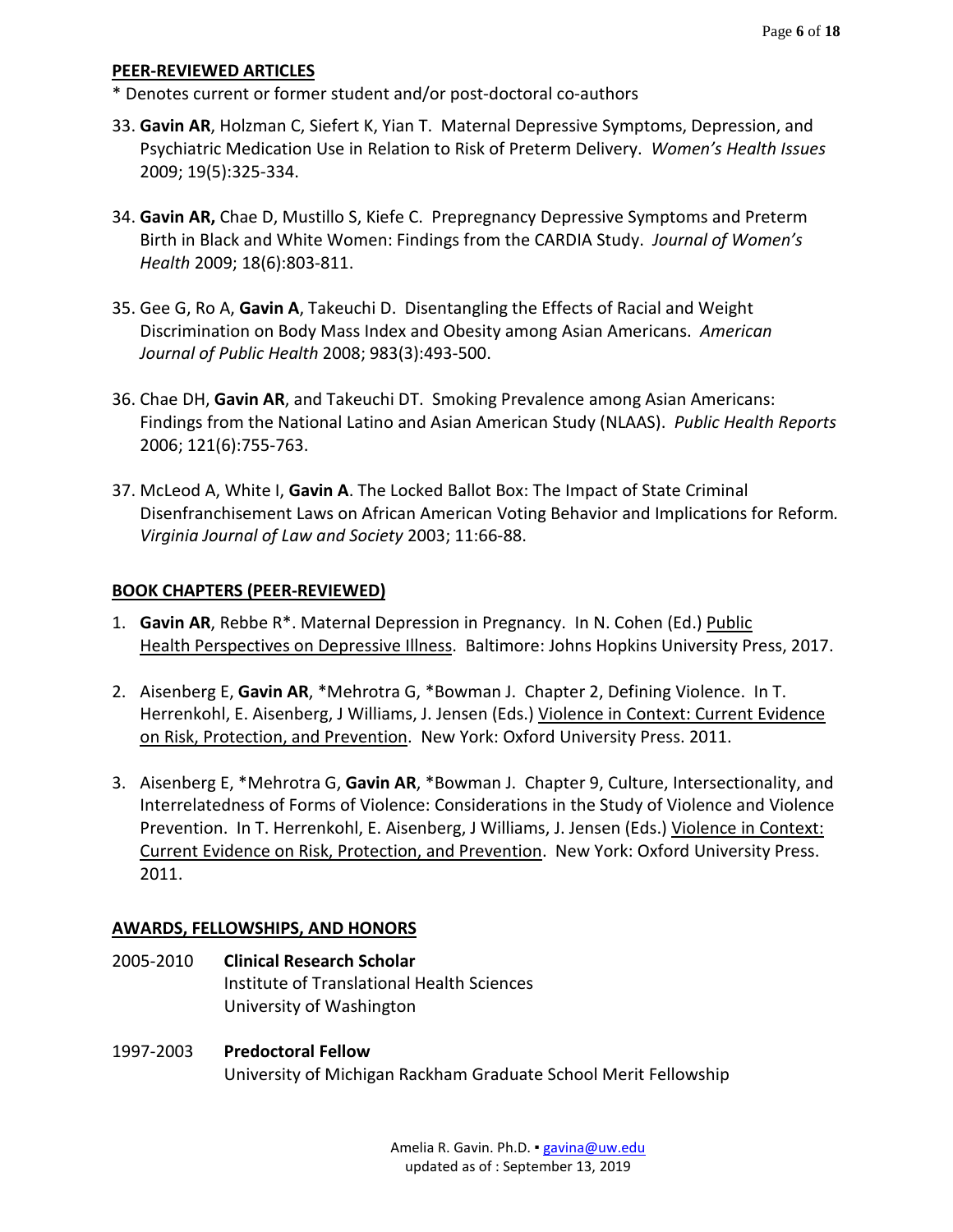# **AWARDS, FELLOWSHIPS, AND HONORS**

#### 1998-2001 **Predoctoral Fellow**

Council on Social Work Education, Underrepresented Mental Health Minority Research Fellow, Arlington, VA; University of Michigan, School of Social Work

### 1992 **Finalist**

Presidential Management Intern Program, Office of Personnel Management, Washington DC (declined)

#### **SELECTED PRESS AND MEDIA COVERAGE**

"It's Becoming More Evident: The Stress of Racism is Killing Our Babies….and Us"

The Root ● March 2019

"Discrimination, PTSD May Lead to Preterm Birth among Black Women, UW Study Says" King 5 News ● March 2019

"Prenatal Depression among Women of Color" Fusion.net ● August 2016

"In Utero" Documentary film University of Washington Expert panel presentation ● May 31, 2016

'In Utero' documentary featuring UW maternal-health expert screens May 31 UW Today ● May 26, 2016

"In Utero" Documentary film Seattle International Film Festival Expert panel presentation ● June 6, 2015

"Early Childhood Trauma and Low Birth Weight Offspring. There's a Connection. American Journal of Medicine Plus ● August 11, 2011

"Maltreated Moms Risk Low-Weight Babies" United Press International ● March 31, 2011

"Mothers Abused in Childhood More Likely to Have At-Risk Babies" Time.com (*Time Magazine*) ● March 30, 2011

"Mums Abused in Childhood More Likely to have Low-Birth Weight Babies" Thaindian News ● March 30, 2011

"Earlier Depressive Mood Linked with Preterm Birth" Reuters Health ● June 25, 2009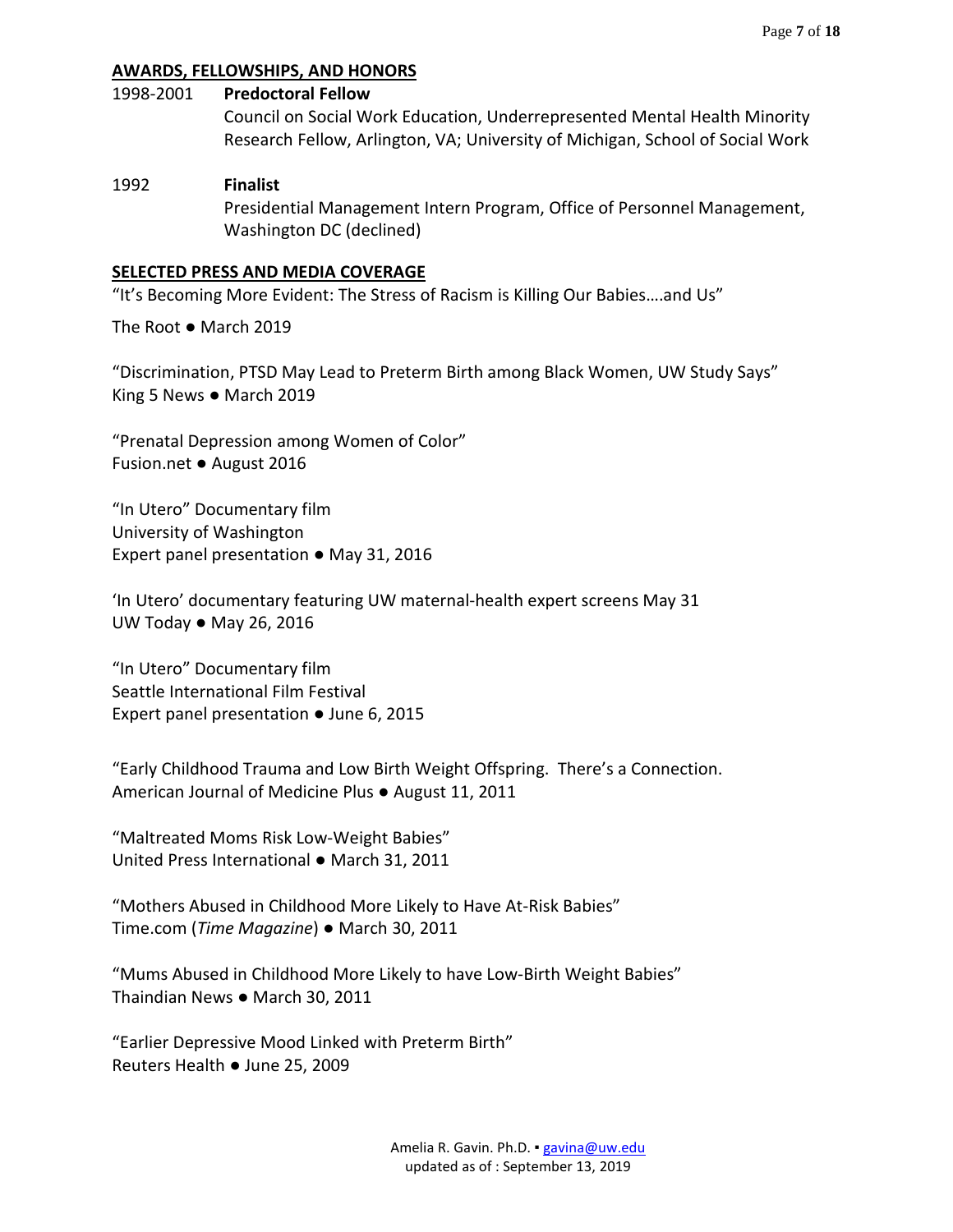# **SELECTED PRESS AND MEDIA COVERAGE**

"Depression May Lead to More Preemies Among Blacks" ABC News ● June 17, 2009 U.S. News & World Report ● June 16, 2009 BusinessWeek ● June 16, 2009 U.S. Department of Health & Human Services, Office of Minority Health ● June 10, 2009

### **SCHOLARLY PRESENTATIONS**

\* Denotes current or former student and/or post-doctoral co-authors

\*Seattle Public Schools Research and Evaluation Team. Assessing the Relevance and Meaning of Social Emotional Learning and School Climate across Racial Groups (2017). Poster Presentation for the Society for Prevention Research, Washington, DC. May.

\*Culture and Race in Social Emotional Learning Programs: A Comprehensive Literature Review (2017). Poster Presentation for the European Social Work Research Conference, Aalborg, Denmark. April.

\*Culture and Race in Social Emotional Learning Programs: A New Conceptual Model. (2017). Symposium for the Society for Social Work Research Conference, New Orleans, LA. January.

\*Are there Racial Difference in Mechanisms Linking BMI and Childhood Socioeconomic Status? (2016). Poster Presentation for the Society for Prevention Research, San Francisco, CA. June.

\*Direct Effect of Grand-maternal Education on Birth Weight and Associated Bias Analysis (2014). Poster Presentation for the Society for Epidemiologic Research Annual Conference, Seattle, WA, June.

Antenatal Depression and Preterm Delivery: A Prospective Cohort Study (2011). Paper Presentation for the Society for Social Work and Research Annual Conference, Tampa, FL, January.

The Role of Maternal Early-Life and Later-life Risk Factors on Offspring Birth Outcomes: Findings from a Three-Generational Study (2011). Paper Presentation for the Society for Social Work and Research Annual Conference, Tampa FL, January.

A Meta-Analysis of Depression during Pregnancy and the Risk of Preterm Birth, Low Birth Weight, and Intrauterine Growth Restriction (2011). Paper Presentation for the Society for Social Work and Research Annual Conference, Tampa, FL, January.

Role of Parental Early-life and Proximal Risk Exposures on Low Birth Weight in Offspring (2009). Paper Presentation for the American Public Health Association Annual Conference, Philadelphia, PA. November.

Association between Major Depression and Adverse Pregnancy Outcomes: Findings from an Obstetric Mental Health Registry (2009). Poster Presentation for the American Public Health Association Annual Conference, Philadelphia, PA. November.

> Amelia R. Gavin. Ph.D. · [gavina@uw.edu](mailto:gavina@uw.edu) updated as of : September 13, 2019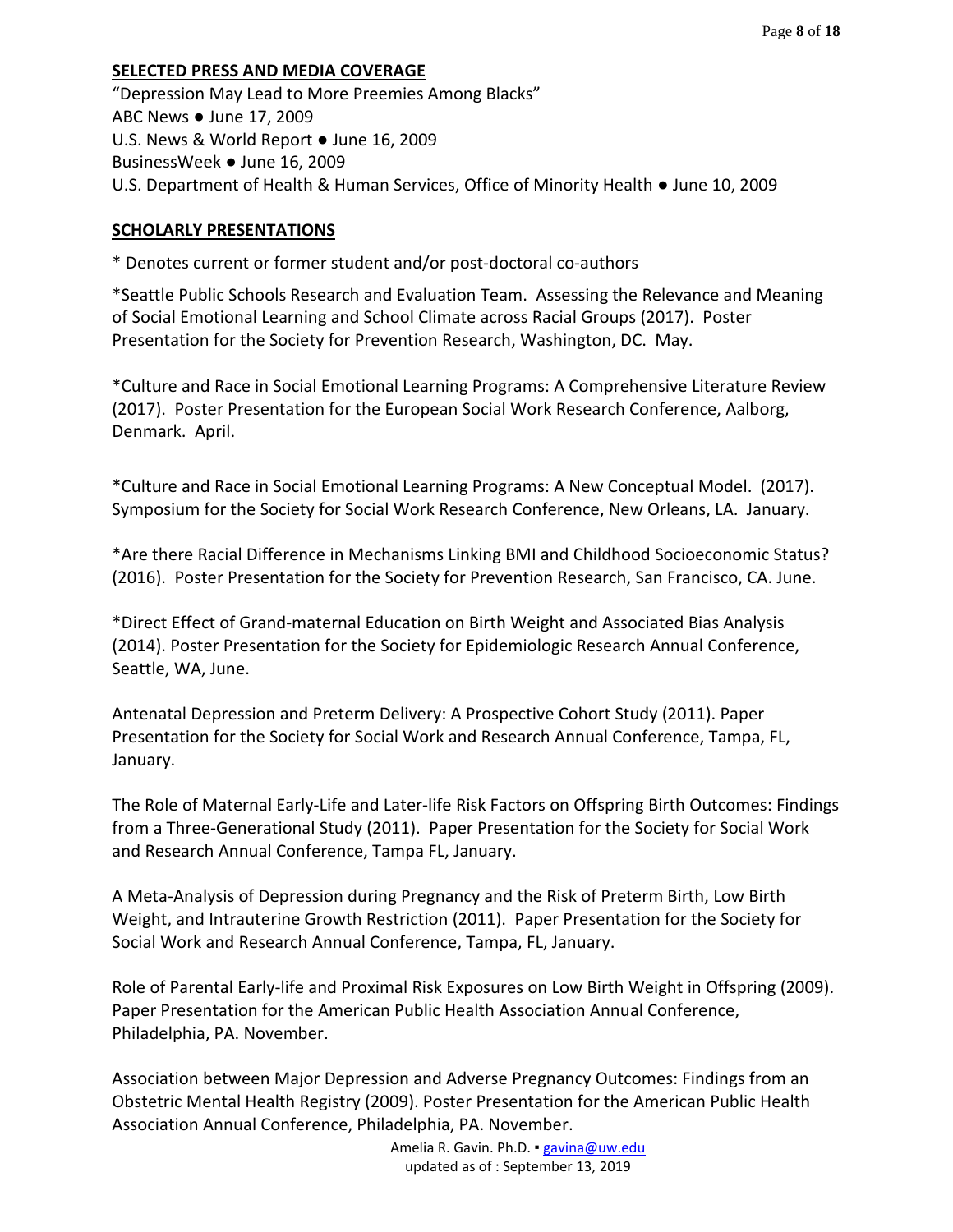#### **SCHOLARLY PRESENTATIONS**

\* Denotes current or former student and/or post-doctoral co-authors

Prepregnancy Depressive Symptoms and Preterm Birth in Black Women: Findings from the CARDIA Study (2008). Paper Presentation for the Society for Social Work and Research Annual Conference, Washington, DC. January.

Depressive Symptoms, Childhood Socioeconomic Position and Preterm Delivery in African American and White Women (2005). Presentation for the American Public Health Association Annual Conference, New Orleans, LA. December.

The Association between Obesity and Major Depression among African American and White Women: Findings from the 1995 Detroit Area Study (2004). Paper Presentation for the Society for Social Work and Research Annual Conference, New Orleans, LA. January.

Depressive Symptoms and Preterm Delivery in Black Women: A Socioeconomic Position Life Course Perspective (2004). Social Determinants: Neighborhood and Place, Health Disparities Symposium, School of Public Health and Community Medicine, University of Washington, Seattle, WA. April.

Obesity and Major Depressive Disorder in African American Women (2003). Presentation for the American Public Health Association Annual Conference, San Francisco, CA, November.

Obesity and Depressive Symptoms in African American Women (2003) Paper Presentation for the Society for Social Work and Research Annual Conference, Washington, DC. January.

Risk Factors for Depressive Symptoms in African American Women (2002). Presentation for the American Public Health Association Annual Conference, Philadelphia, PA. November.

The Impact of State Criminal Disenfranchisement Laws on African American Voting Behavior (2001). Paper Presentation for the Midwest Political Science Association Annual Conference, Chicago, IL. April.

### **INVITED PRESENTATIONS**

Maternal Depression during Pregnancy. Guest Lecture, Maternal and Child Health Seminar (2017). School of Public Health, University of Washington, Seattle, WA. October.

Understanding Adverse Birth Outcomes among Black Women from a Life Course Perspective (2017). University of Minnesota, School of Social Work, St Paul, MN. May.

Understanding Adverse Birth Outcomes among Black Women from a Life Course Perspective (2017). Benjamin Rabinowitz Symposium in Medical Ethics on Race, Health and Justice University of Washington, Seattle, WA. March.

Depression during Pregnancy. Guest Lecture, Maternal and Child Health Seminar (2016). School of Public Health, University of Washington, Seattle, WA. November.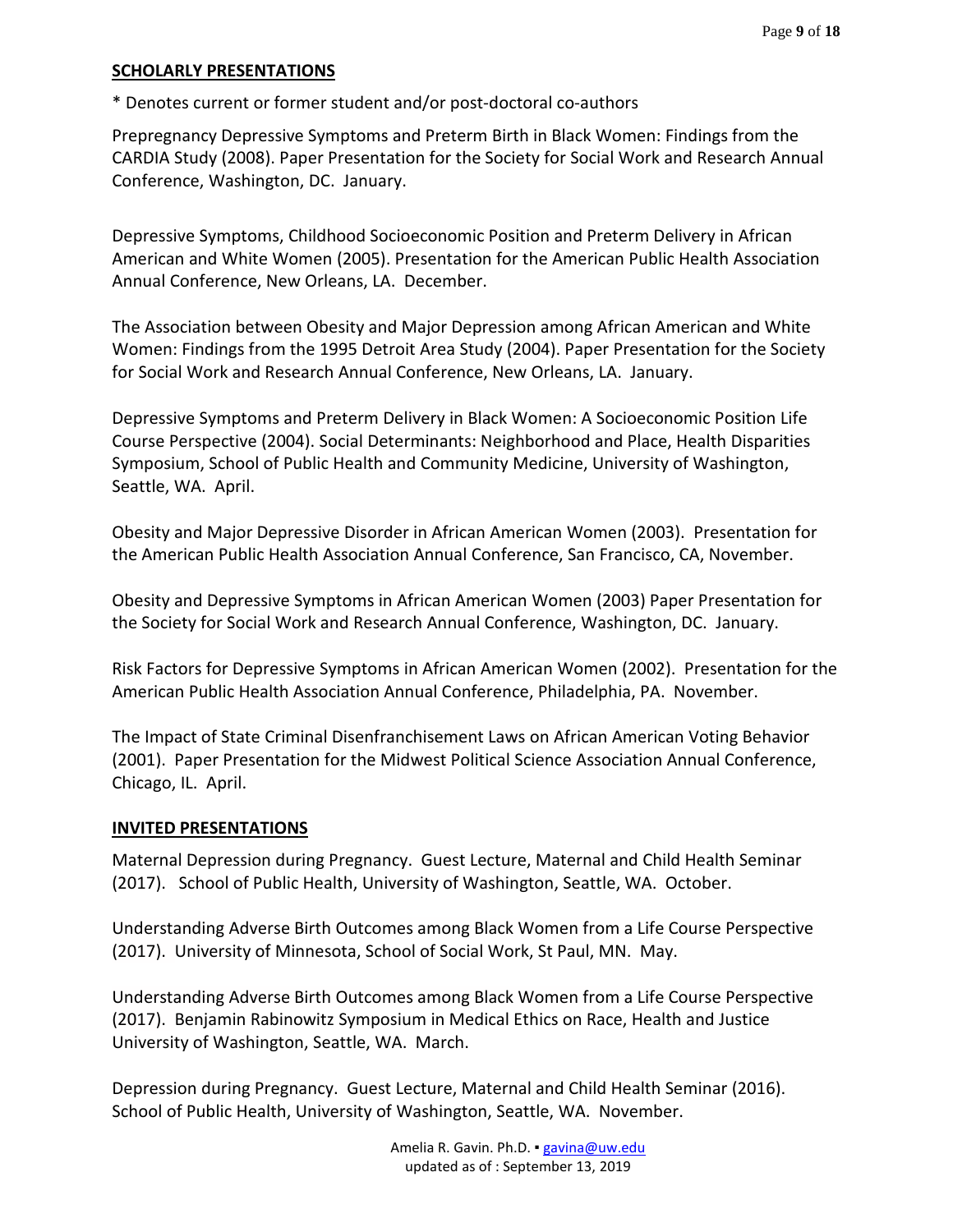#### **INVITED PRESENTATIONS**

Understanding Adverse Birth Outcomes among Black Women from a Life Course Perspective (2016). Critical Conversations Lunch: Black Women and Health Inequality Across the Life Course, Department of Communications, University of Washington, Seattle, WA. May.

Maternal Early Life Forced Sexual Intercourse on Offspring Birth Outcome: The Role of Socioeconomic Status (2015). Research Roundtable, School of Social Work, University of Washington, Seattle, WA. November.

Maternal Depression during Pregnancy. Guest Lecture, Maternal and Child Health Seminar (2015). School of Public Health, University of Washington, Seattle, WA. October.

The Role of Maternal Early Life and Later Life Risk Factors on Offspring Low Birth Weight: Findings from a Three-Generational Study (2012). Guest Lecture, Biology for Social Workers School of Social Work, University of Washington, Seattle, WA. July.

Midwives' Association of Washington State Spring Conference (2012). Presentation, Eliminating Disparities in Maternity Care Together. Shoreline Conference Center, Shoreline, WA. May.

Women, Infants, and Children (WIC) Supplemental Nutrition Program Countywide Meeting (2012). Presentation, Snohomish County WIC, Everett Community College, Everett, WA. March.

Depression and Preterm Delivery among African American Women (2011). Guest Lecture, Nursing 201, Lifespan Growth and Development School of Nursing, University of Washington, Seattle, WA. October.

Early Life Risk Exposures for Offspring Birth Weight (2011). Guest Lecture, Biology for Social Workers School of Social Work, University of Washington, Seattle, WA. July.

Understanding Social Justice (2011).

Presentation, Yakima Valley Farm Workers Clinic, ConneX group School of Social Work, University of Washington, Seattle, WA. July.

National Institutes of Health Social Inequality and Health Conference (2011). University of Washington, Seattle, WA. March.

Guest Lecture, SW599A: Social Inequalities and Health, School of Social Work, University of Washington, Seattle, WA. April.

Institute of Translational Health Sciences, TL1 Trainees Seminar (2011). University of Washington, Seattle, WA. April.

> Amelia R. Gavin. Ph.D. · [gavina@uw.edu](mailto:gavina@uw.edu) updated as of : September 13, 2019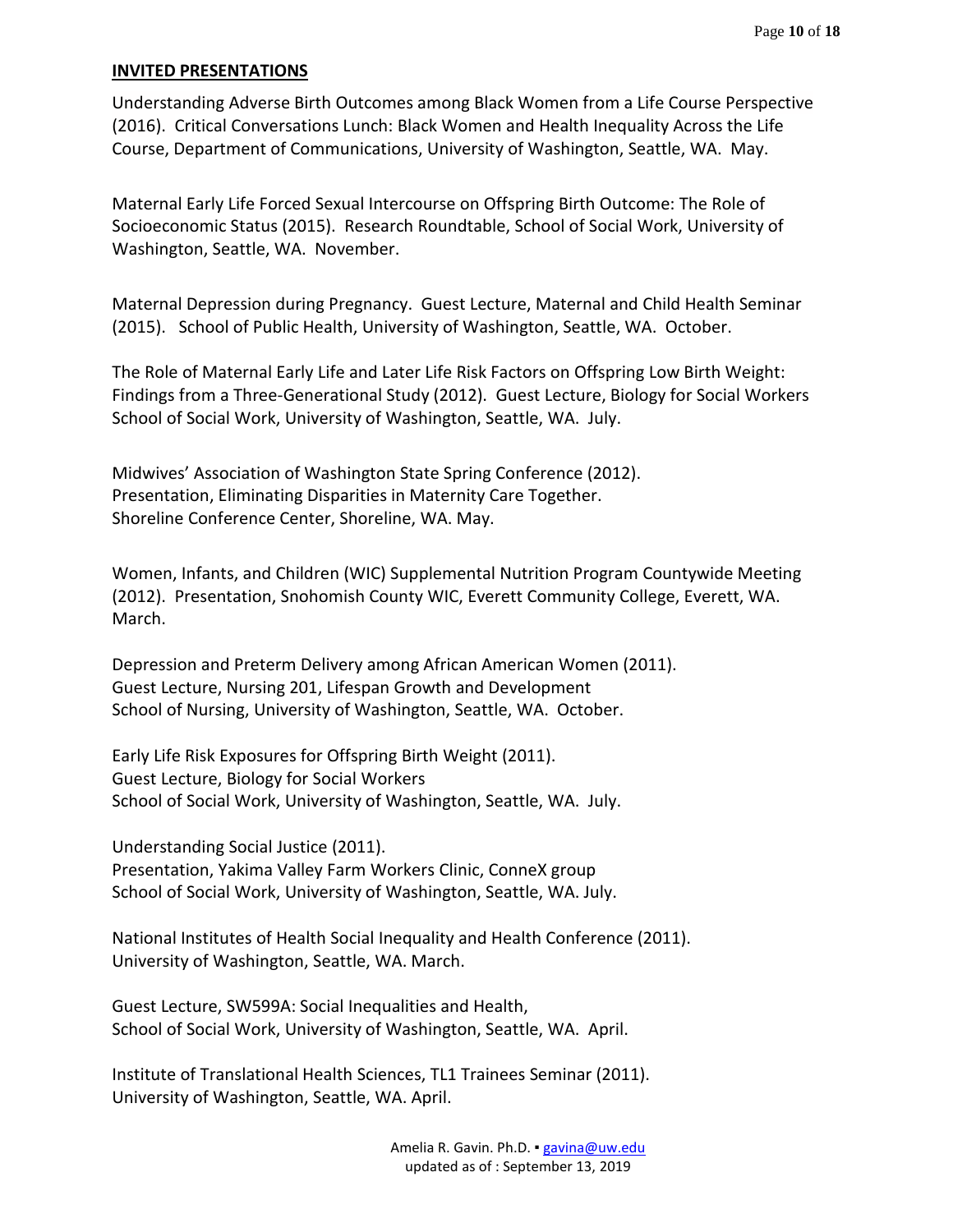### **INVITED PRESENTATIONS**

Depression and Preterm Delivery among African American Women (2011). Guest Lecture, Maternal Health and Black women Oberlin College, Oberlin OH. March

The Role of Maternal Early-life and Later-life Risk Factors on Offspring Low Birth Weight: Findings from a Three-generational Study (2011).

Guest Lecture, SW520, Health-Mental Health Policy and Services: Contemporary Trends School of Social Work, University of Washington, Seattle, WA. February.

Depression and Preterm Delivery among African American Women (2010). Guest Lecture, Biology for Social Workers School of Social Work, University of Washington, Seattle, WA. July.

Depression and Preterm Delivery among African American Women (2010). Guest Lecture, SW520, Health-Mental Health Policy and Services: Contemporary Trends School of Social Work, University of Washington, Seattle, WA. February.

The Role of Maternal Early-life and Later-life Risk Factors on Offspring Low Birth Weight: Findings from a Three-generational Study (2010).

Guest Lecture, SW520, Health-Mental Health Policy and Services: Contemporary Trends School of Social Work, University of Washington, Seattle, WA. February.

The Role of Maternal Early-life and Later-life Risk Factors on Offspring Low Birth Weight: Findings from a Three-generational Study (2010). Guest Lecture, SW598, Issues and Priorities in Social Welfare Research School of Social Work, University of Washington, Seattle, WA. February.

International Conference on Prematurity and Stillbirth: A Call to Action (2009). Bioethics and Social Justice Workgroup. The Global Alliance to Prevent Prematurity and Stillbirth (GAPPS), Seattle, WA. May.

Depression and Preterm Delivery among African American Women (2009). Guest Lecture, SW599, Foundations of Social Work Theory School of Social Work, University of Washington, Seattle, WA. February.

Depression and Preterm Delivery among African American Women (2009). Department of Psychology Diversity Science Brown Bag Series, University of Washington, Seattle, WA. February.

Maternal Depressive Symptoms, Depression, and Psychiatric Medication Use in Relation to Risk of Preterm Delivery (2009). Center for Studies in Demography and Ecology Seminar Series, University of Washington, Seattle, WA. January.

History in the Making: Race, Gender and the 2008 Presidential Elections (2008) Black Law Students Association School of Law, University of Washington, Seattle, WA. October.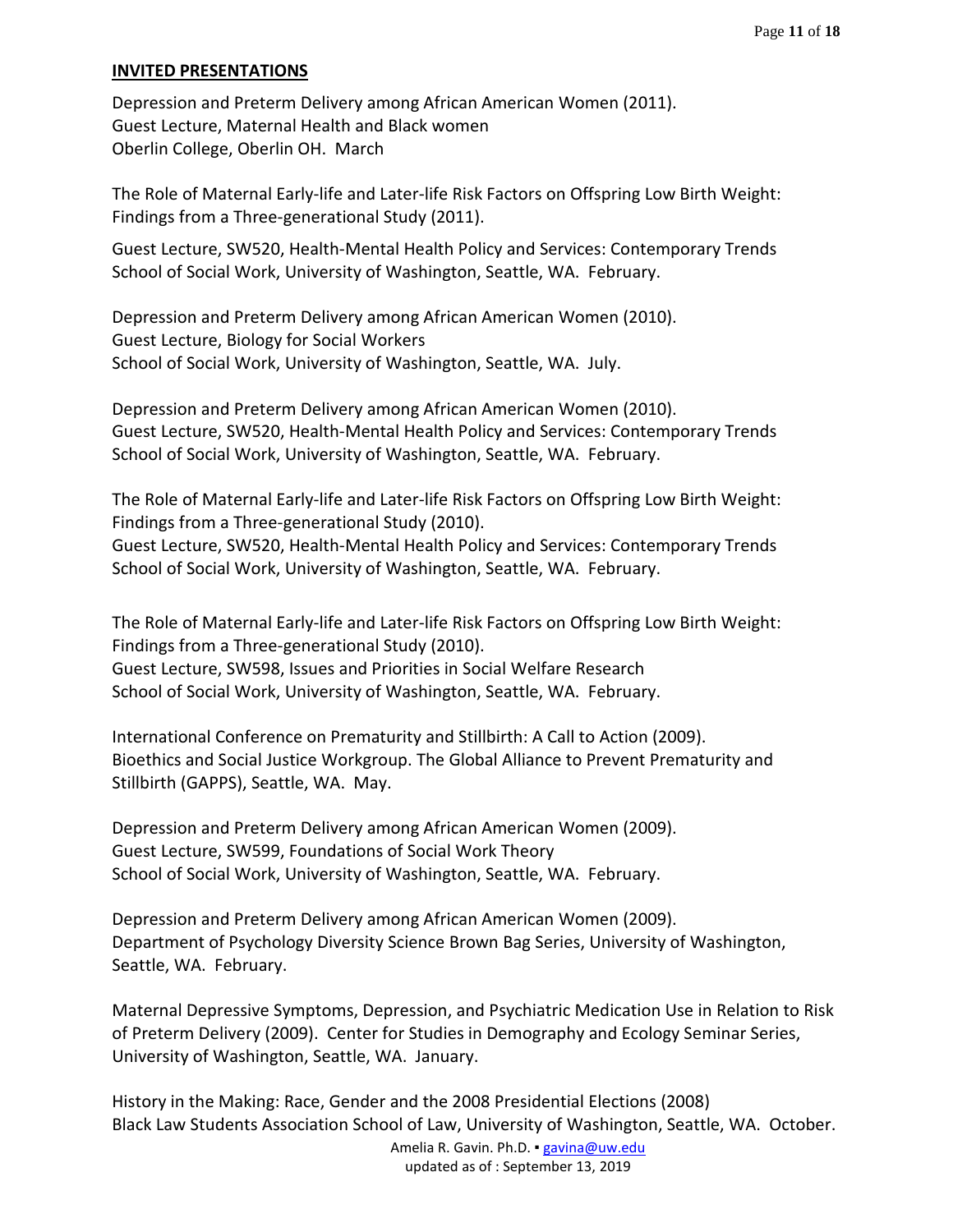#### **INVITED PRESENTATIONS**

The Depression and Anxiety in Pregnancy Study (2008). School of Social Work Practicum Kick-off, University of Washington, Seattle, WA. September.

Prepregnancy Depressive Symptoms and Preterm Birth in Black Women: Findings from the CARDIA Study (2008). Guest Lecture, SW505, Social Welfare Research and Evaluation School of Social Work, University of Washington, Seattle, WA. May.

Depression and Preterm Delivery among African American Women (2007). Seminar Series on Poverty and Public Policy West Coast Poverty Center, University of Washington, Seattle, WA. October.

Depressive Disorders and African American Women (2007). Guest Lecture, SW505, Social Welfare Research and Evaluation School of Social Work, University of Washington, Seattle, WA. May.

Job Search Forum (2006). Guest Presenter, Prevention Research Integrative Seminar School of Social Work, University of Washington, Seattle, WA. October.

Depressive Symptoms and Preterm Delivery in Black Women: A Socioeconomic Position Life Course Perspective (2005). Institute on Inequality and Social Structures, Research Colloquium Series. School of Social Work, University of Washington, Seattle, WA. May.

Depressive Disorders and Adverse Health Outcomes among African American Women. Guest Lecture, HSERV541, Topics in Maternal and Child Health I School of Public Health and Community Medicine, University of Washington, Seattle, WA. October.

Depressive Disorders and Obesity among African American Women (2004). Presentation for the 25<sup>th</sup> Regional Networking Together Conference "Unity Works: The Women of Color Experience," Madison, WI. August.

Depressive Symptoms and Preterm Delivery in Black Women: A Socioeconomic Position Life Course Perspective (2004).Guest Lecture, HSERV541, Topics in Maternal and Child Health I School of Public Health and Community Medicine, University of Washington, Seattle, WA. October.

Depression and Preterm Delivery among African American Women (2004). Guest Lecture, SW563, Advanced Health Care Practice: SW Practice in Prevention, Public Health, Primary Care and Emergency Settings, School of Social Work, University of Washington, Seattle, WA. October.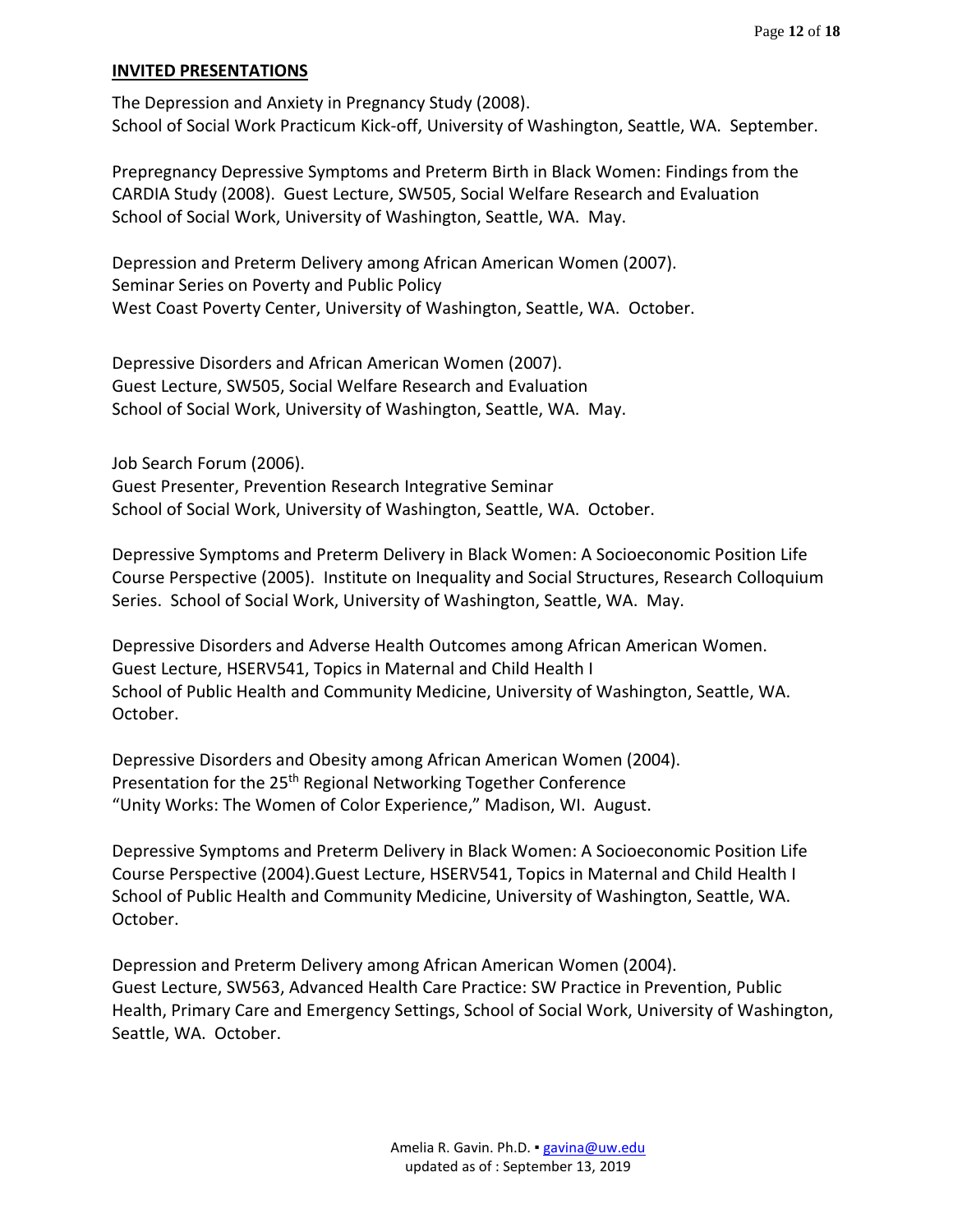# **TEACHING EXPERIENCE**

| 2013, Fall   | Instructor, Poverty and Inequality                                                                                      |
|--------------|-------------------------------------------------------------------------------------------------------------------------|
| 2012-2018    | Lead Instructor, Macro Practice I: Organizations, Community, and Policy<br>Practice                                     |
| 2005-Present | Instructor, Policy Process, Institutions, and Influences, School of Social Work,<br>University of Washington            |
| 2002-2003    | Graduate Student Instructor, Contemporary Political Issues, Political Science<br>Department, University of Michigan     |
| 2002, Fall   | Instructor, Introduction to Social Welfare Policy and Services, School of Social<br>Work, University of Michigan        |
| 2001, Fall   | Graduate Student Instructor, Introduction to American Politics, Political<br>Science Department, University of Michigan |
| 1994-1997    | Instructor, Introduction to Microeconomics, Mercer County<br>Community College, West Windsor, NJ                        |

## **STUDENT MENTORSHIP**

| 2019-2020    | Dissertation Committee Member (Matt Ignacio, School of Social Work)                                                                              |
|--------------|--------------------------------------------------------------------------------------------------------------------------------------------------|
| 2019         | Dissertation Committee Chair (Martha Aby, School of Social Work)                                                                                 |
| 2019, Summer | Independent Study (Anna Constantino Pettit, School of Social Work)                                                                               |
| 2018, Winter | Independent Study (Asia Bishop, School of Social Work)                                                                                           |
| 2017-2018    | Dissertation Committee Member (Candice Small, School of Education)                                                                               |
| 2017-Present | Supervisory Committee Chair (Asia Bishop, School of Social Work)                                                                                 |
| 2017-2018    | Dissertation Committee Member (Tiffany Jones, School of Social Work)                                                                             |
| 2016-2017    | Committee Member, Master's Thesis (Nithya Kannan, UW Department of<br>Epidemiology)                                                              |
| 2016-2018    | Dissertation Committee Member (Julius Doyle, UW Department of<br>Anthropology)                                                                   |
| 2016         | Committee Member, Master's Thesis (Collette Ncube,<br>UW Department of Epidemiology)                                                             |
| 2016         | Reviewer, Qualifying Paper (Tiffany Jones, School of Social Work)<br>Amelia R. Gavin. Ph.D. · gavina@uw.edu<br>updated as of: September 13, 2019 |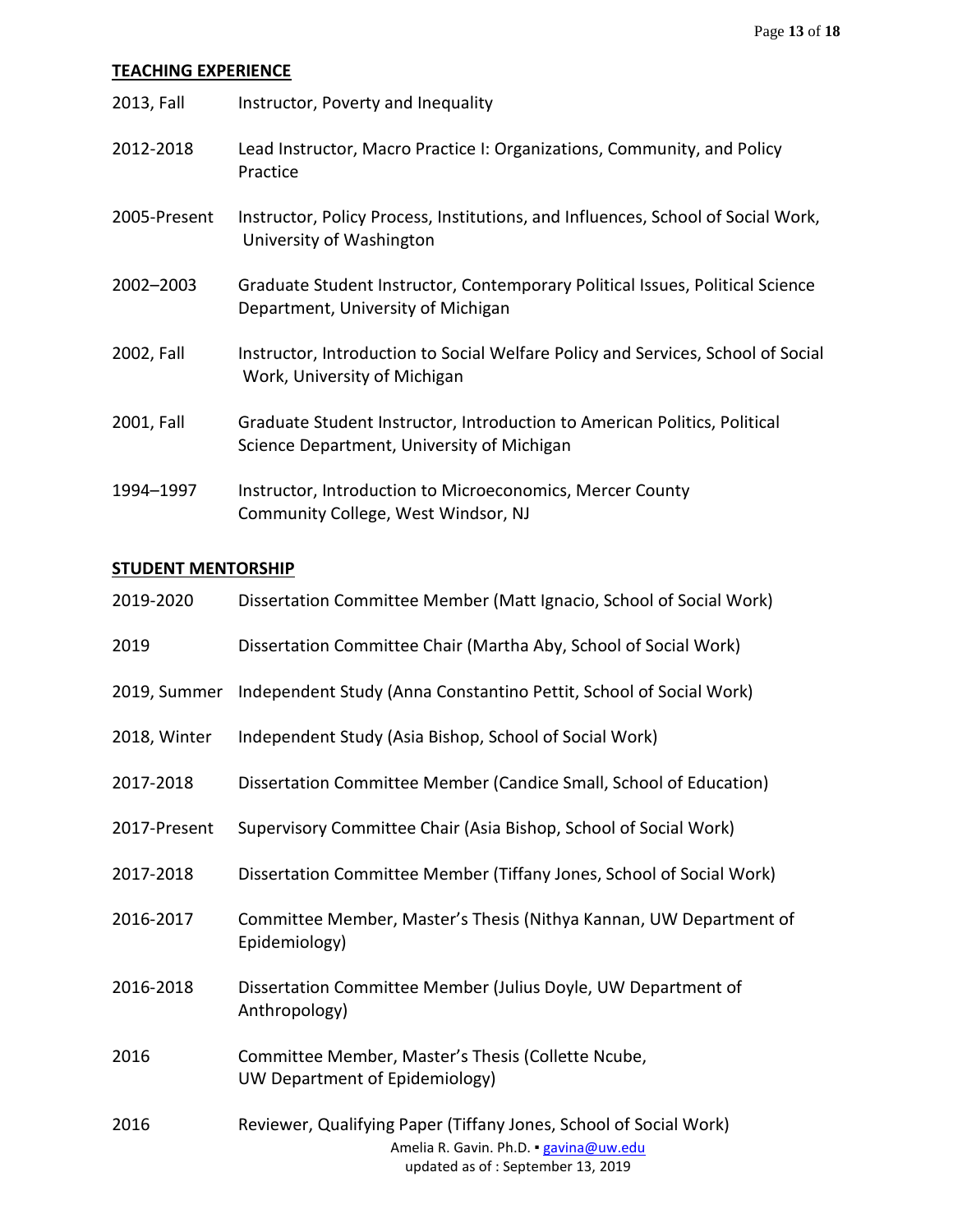Page **14** of **18**

#### **STUDENT MENTORSHIP**

- 2016 Reviewer, Qualifying Paper (Chris Cambron, School of Social Work)
- 2016, Fall Independent Study (Tiffany Jones, School of Social Work)
- 2016, Fall Teaching Practicum (Asia Bishop, School of Social Work)
- 2015, Fall Research Practicum (Tiffany Jones, School of Social Work)
- 2015 Reviewer, Qualifying Paper (Odessa Gonzalez-Benson, School of Social Work)
- 2015, Fall Teaching Practicum (Martha Aby, School of Social Work)
- 2014, Spring Independent Study (Victor Rodriguez, School of Social Work)
- 2014, Winter Teaching Practicum (Ji Young Kang, School of Social Work)
- 2014, Winter Reviewer, Qualifying Paper (Maria Rodriguez, School of Social Work)
- 2014, Winter Reviewer, Dissertation Prospectus (Kari Gloppen, School of Social Work)
- 2013, Spring Reviewer, Dissertation Prospectus (Dana Prince, School of Social Work)
- 2013-2014 Dissertation Committee Member (Elise St. John, School of Education)
- 2013-2014 Dissertation Committee Member (Jon Huang, Department of Epidemiology)
- 2013, Summer Reviewer, Qualifying Paper (Kari Gloppen, School of Social Work)
- 2011-2012 Dissertation Committee Member (Karen Tabb, School of Social Work)
- 2011, Summer Independent Study (Elizabeth Burpee, Jennifer Morton, School of Social Work)
- 2011-2012 Preliminary Exam Committee Member (Jon Huang, Department of Epidemiology)
- 2011-2012 Preliminary Exam Committee Member (Elise St. John, School of Education)
- 2011, Fall Reviewer, Integrative Paper (Carrie Moylan, School of Social Work)
- 2010, Fall Teaching Practicum (Eric Waithaka, School of Social Work)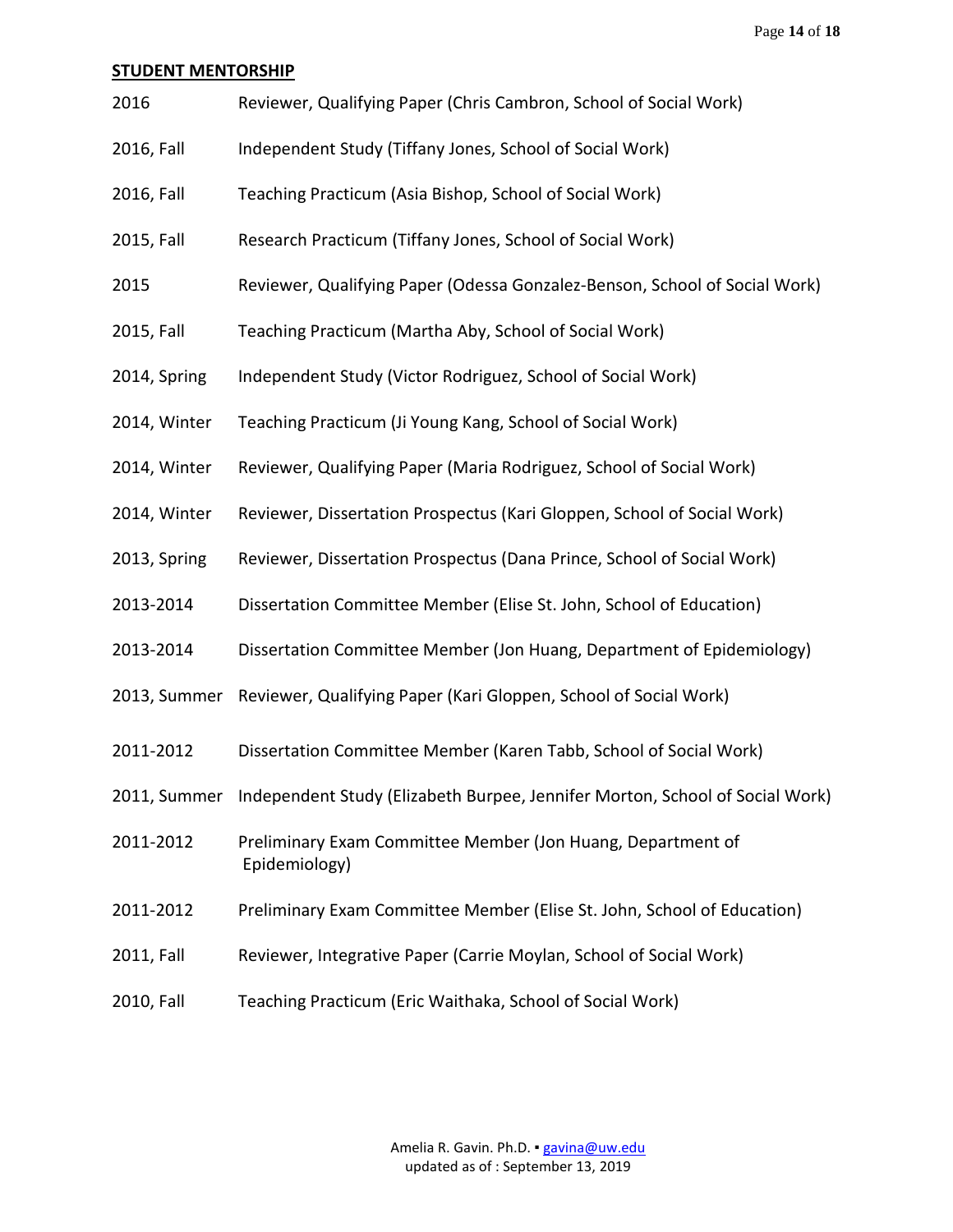#### **STUDENT MENTORSHIP**

| 2010, Spring | Independent Study (Teddy Wright, School of Social Work) |
|--------------|---------------------------------------------------------|
|--------------|---------------------------------------------------------|

- 2009-2010 Dissertation Committee (Morna McEachern, School of Social Work)
- 2010, Spring Reviewer, Integrative Paper (Elizabeth Circo, School of Social Work)
- 2009-2010 MSW Practicum Instructor (Chio Saeteurn, School of Social Work)
- 2008-2010 Independent Study (Morna McEachern, School of Social Work)
- 2009-2011 Research Mentor, NIH TL1 Pre-Doctoral Fellowship (Karen Tabb, School of Social Work)
- 2009-2010 Research Practicum (Karen Tabb, School of Social Work)
- 2009, Spring Reviewer, Integrative Paper (Aileen Alfonso Duldulao, School of Social Work)
- 2009, Fall Teaching Practicum (Karen Tabb, School of Social Work)
- 2008, Spring Independent Study (Alexis Cesaitis, School of Social Work)
- 2008, Winter Independent Study (Anthony Shoecraft, School of Social Work)

### **PROFESSIONAL SERVICE (National)**

| 2017-Present | Chair, Society for Social Work Research, Deborah K. Padgett Early Career<br><b>Achievement Award Committee</b>    |
|--------------|-------------------------------------------------------------------------------------------------------------------|
| 2016         | Co-Chair, Society for Social Work Research, Deborah K. Padgett Early Career<br><b>Achievement Award Committee</b> |
| 2015         | Precision Medicine & Population Health Meeting, University of Washington<br>Seattle, WA                           |
| 2015         | Western Schools Think Tank, University of California, Berkeley, CA                                                |
| 2014-Present | Member, External Editorial Board, Social Service Review, Chicago, IL                                              |
| 2013-2018    | Committee Member, Doctoral Fellows Review Committee, Society for Social<br>Work Research, Fairfax, VA             |
| 2010         | Committee Member, Nominations Committee, Society for Social Work<br>Research, Fairfax, VA                         |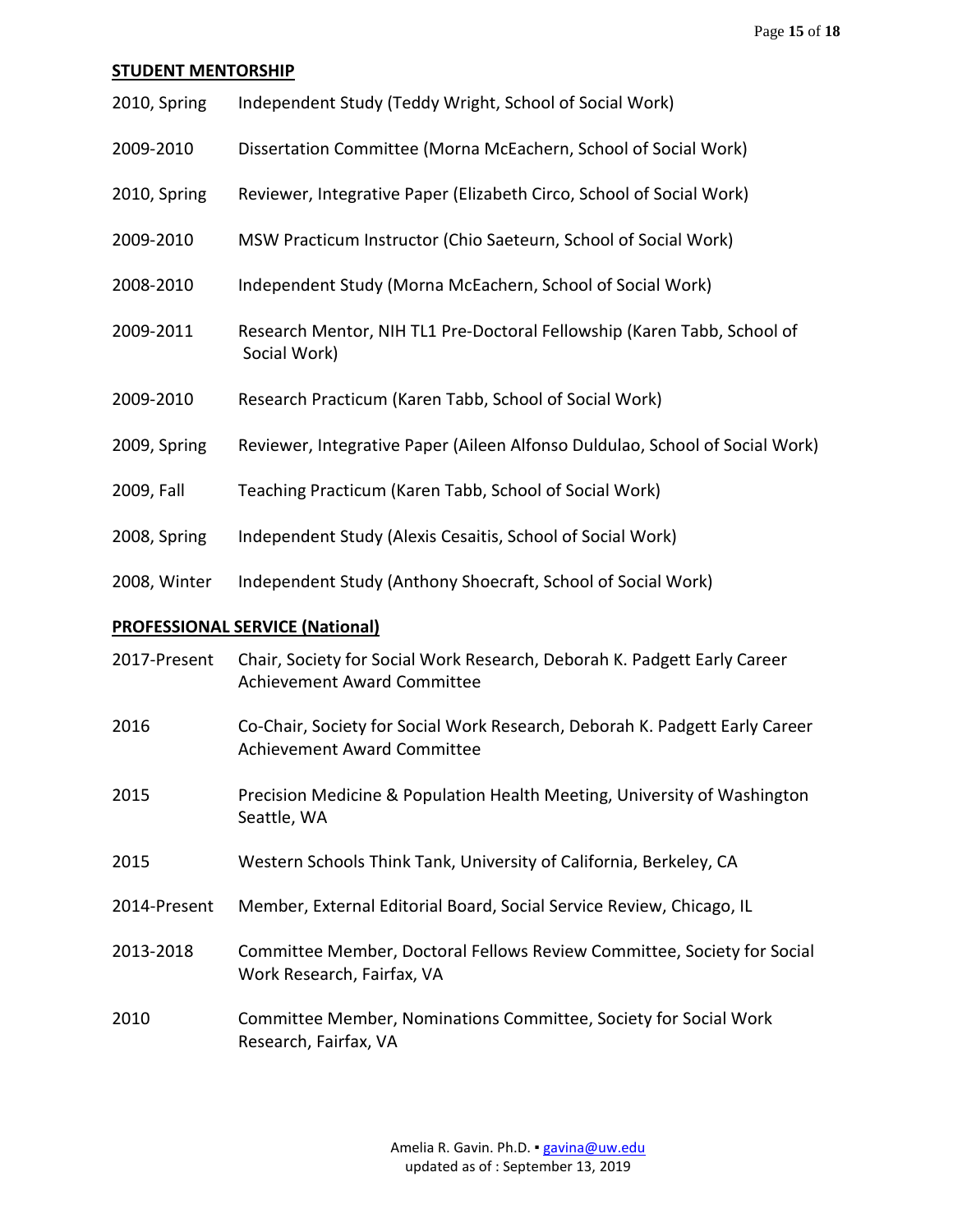# **PROFESSIONAL SERVICE (University of Washington)**

| 2009-Present                        | Faculty Reviewer, Conference Abstracts, Society for Social Work Research,<br>Fairfax, VA                                                   |
|-------------------------------------|--------------------------------------------------------------------------------------------------------------------------------------------|
| 2018                                | Faculty Search Committee, School of Public Health, University of Washington                                                                |
| 2016-2018                           | Leadership Excellent Project, Cohort 2, University of Washington                                                                           |
| 2015                                | Faculty Reviewer, Rising Stars Faculty Career-Development Program, Institute<br>of Translational Health Sciences, University of Washington |
| 2012, 2018                          | Faculty Reviewer, West Coast Poverty Center SPR Fellowship<br>University of Washington                                                     |
| 2011-Present                        | Faculty Reviewer, Research Royalty Fund, University of Washington                                                                          |
| 2011                                | Committee Member, Strategic Ad Hoc Committee Planning,<br>University of Washington                                                         |
| 2010                                | Committee Member, Two Years to Two Decades Initiative,<br>University of Washington                                                         |
| 2008-Present                        | Member, Women Investigating Race, Ethnicity, and Diversity (WIRED)<br>University of Washington                                             |
| <b>PROFESSIONAL SERVICE (Local)</b> |                                                                                                                                            |
| 2014-Present                        | Program Director, Bachelor of Arts in Social Welfare, University of Washington                                                             |
| 2014-Present                        | Committee Member, Bachelor of Arts in Social Welfare Committee<br>University of Washington                                                 |
| 2016                                | Committee Member, School of Social Work Alumni Award Committee                                                                             |
| 2012-Present                        | Committee Member, School of Social Work Student Review Committee<br>University of Washington                                               |
| 2011-2017                           | Committee Member, Faculty Recruitment Committee, School of Social Work,<br>University of Washington                                        |
| 2011-2019<br>2005-2008              | Committee Member, Doctoral Program Steering Committee, School of Social<br>Work, University of Washington                                  |
| 2009-2011                           | Committee Member, Faculty Council, School of Social Work,                                                                                  |

University of Washington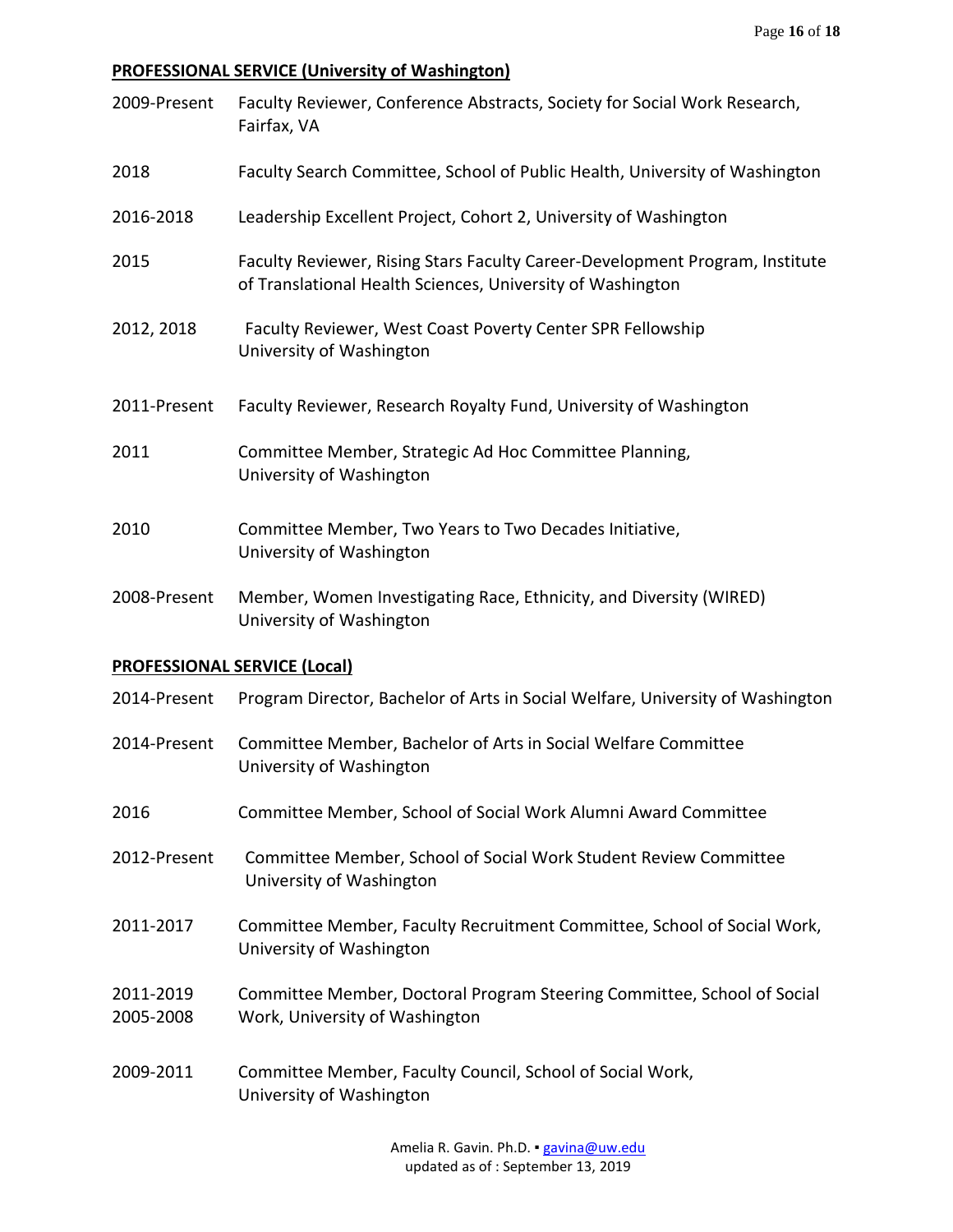# **PROFESSIONAL SERVICE (Local)**

| 2005<br>2007-2011 | Committee Member, MSW Admissions Committee School of Social Work                                                                                             |
|-------------------|--------------------------------------------------------------------------------------------------------------------------------------------------------------|
| 2005-2008         | Committee Member, Community, Leadership, and Social Justice,<br>Undergraduate Program Planning Committee, School of Social Work,<br>University of Washington |
| 2004-2005         | Chair, Faculty and Staff of Color Committee, School of Social Work,                                                                                          |

#### **PROMOTION, RETENTION AND TENURE REVIEWER**

| 2017 | University of Washington, School of Social Work          |
|------|----------------------------------------------------------|
| 2017 | University of Southern California, School of Social Work |
| 2015 | University of Southern California, School of Social Work |
| 2015 | University of Washington, Evans School of Public Affairs |
| 2014 | University of California-Irvine, Department of Nursing   |

## **AD HOC REVIEWER ACTIVITIES**

| American Journal of Epidemiology                        |
|---------------------------------------------------------|
| <b>American Journal of Preventive Medicine</b>          |
| American Sociological Review                            |
| <b>Annals of Behavioral Medicine</b>                    |
| Archives of General Psychiatry                          |
| <b>Archives of Pediatrics &amp; Adolescent Medicine</b> |
| <b>BMC Pregnancy &amp; Childbirth</b>                   |
| <b>BMC Psychiatry</b>                                   |
| Child and Family Social Work                            |
| <b>Child Maltreatment</b>                               |
| Clinical Psychology Review                              |
| <b>Early Human Development</b>                          |
| <b>General Hospital Psychiatry</b>                      |
| <b>Human Reproduction</b>                               |
| <b>International Journal of Epidemiology</b>            |
| <b>International Journal of Obesity</b>                 |
| <b>International Journal of Psychiatry in Medicine</b>  |
| <b>JAMA Pediatrics</b>                                  |
| Journal of Affective Disorders                          |
| Journal of Clinical Psychiatry                          |
| Journal of Epidemiology and Community Health            |
| Journal of Health and Social Behavior                   |
| Journal of Interpersonal Violence                       |
| Journal of Nervous and Mental Disease                   |
| Journal of Psychosomatic Research                       |
| Journal of Racial and Ethnic Health Disparities         |
| Journal of Women's Health                               |
|                                                         |

Amelia R. Gavin. Ph.D. · [gavina@uw.edu](mailto:gavina@uw.edu) updated as of : September 13, 2019